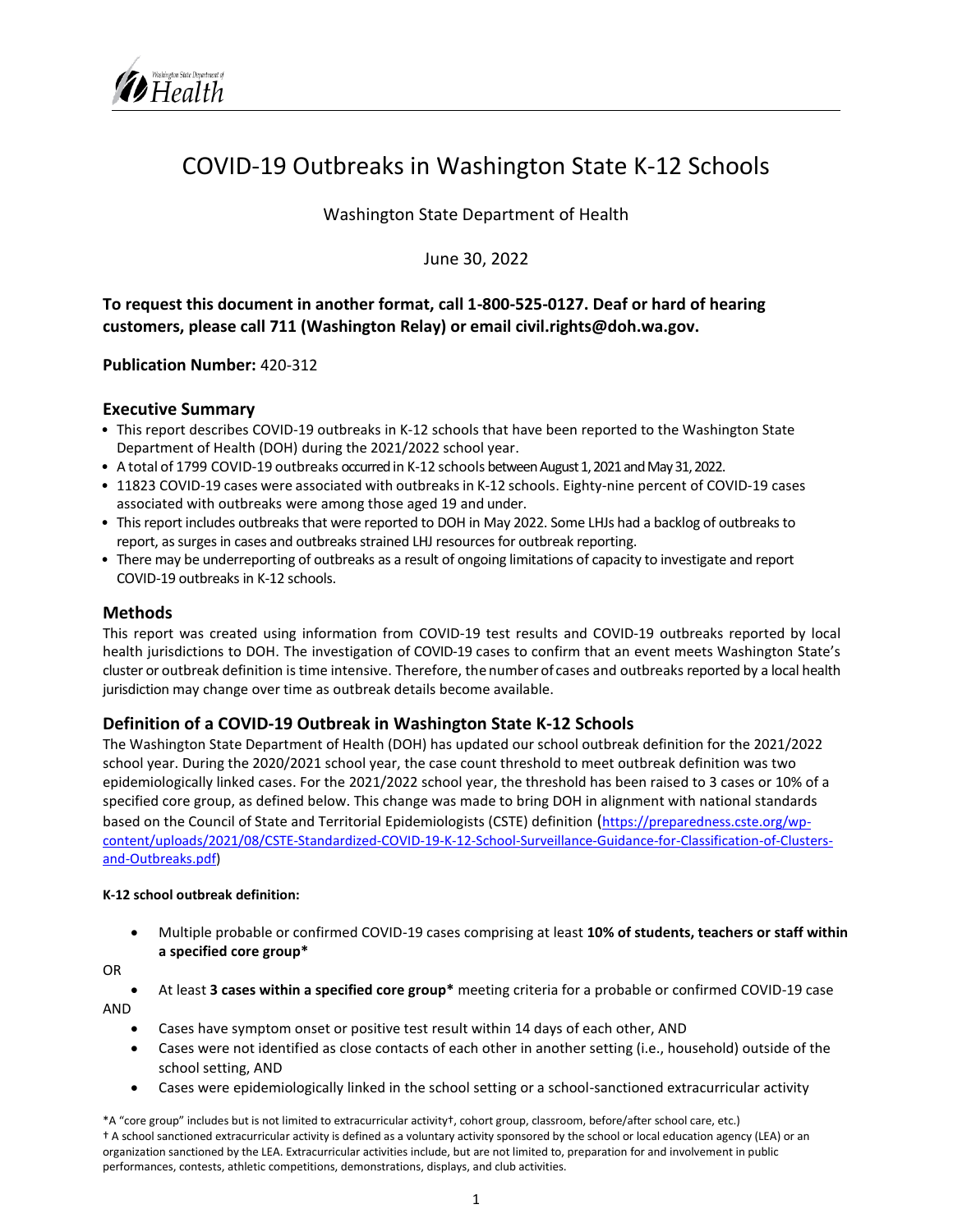

## **COVID‐19 outbreaks in Washington State K‐12 schools between August 1, 2021 and May 31, 2022.**

The following epidemiologic curve shows the weekly count of the 1799 COVID-19 outbreaks in Washington State K-12 schools by week of approximate outbreak start date. Of the 1799 outbreaks reported, 205 outbreaks started between May 1, 2022 and May 31, 2022. Reporting of COVID-19 outbreaks and associated cases for the most recent months is ongoing, so the number of outbreaks and associated cases may change.



Week of Approximate Outbreak Start Date

## **Cases associated with COVID‐19 outbreaks in Washington State K‐12 schools between August 1, 2021 and May 31, 2022.**

The following epidemiologic curve shows the week of approximate illness onset of the 11,823 COVID-19 cases that were associated with outbreaks in K-12 schools. The approximate illness onset date is defined as the date when a case's COVID-19 symptoms began. If the case was asymptomatic, or the symptom start date is unknown, the illness onset date is when the case was tested for COVID-19. Cases from a specific outbreak can be spread out over time, so the cases reported in a given week may not all be associated with the outbreaks reported in the same week. Reporting of COVID-19 outbreaks and associated cases is ongoing, so the number of outbreaks and associated cases may change.

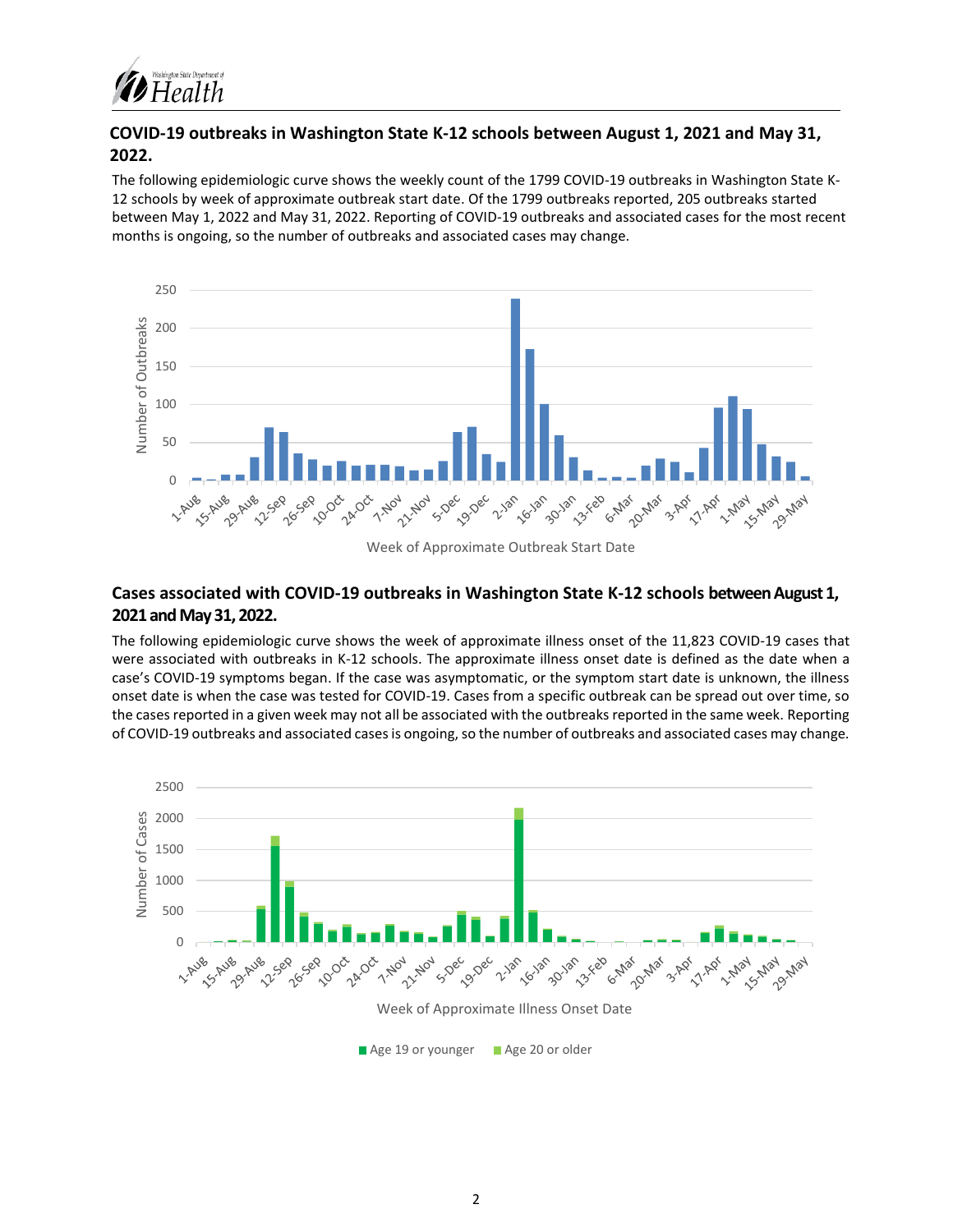

## **COVID-19 outbreaks in Washington State K‐12 schools, by county, between August 1, 2021 and May 31, 2022.**

Local health jurisdictions reported 1799 COVID-19 outbreaks that occurred in K-12 schools across 28 counties. Two hundred and five outbreaks occurred in May 2022. The number of outbreaks by county ranged from 1 to 669. A total of 11823 COVID-19 cases were associated with these outbreaks. Not all outbreaks have case level information available due to resource limitations at the school or local health jurisdiction level. The median number of cases per outbreak was five. Reporting of COVID-19 outbreaks and associated cases is still occurring, so the number of outbreaks and associated cases may change

| County           | <b>Number of</b><br><b>Outbreaks</b> | % of Schools<br>with Outbreaks | <b>Number of</b><br><b>Associated</b><br><b>Cases</b> | <b>Median Cases</b><br>Per Outbreak |
|------------------|--------------------------------------|--------------------------------|-------------------------------------------------------|-------------------------------------|
| Benton           | 27                                   | 22                             | 135                                                   | $\overline{4}$                      |
| Chelan           | $\overline{2}$                       | $\overline{4}$                 | 33                                                    | 17                                  |
| Clallam*         | $\mathbf{1}$                         | 3                              | <b>NA</b>                                             | $\overline{\phantom{a}}$            |
| Clark            | 48                                   | 16                             | 112                                                   | 4                                   |
| Cowlitz          | 40                                   | 36                             | 130                                                   | 3                                   |
| Douglas*         | $\overline{2}$                       | 5                              | <b>NA</b>                                             | $-$                                 |
| Ferry*           | $\mathbf{1}$                         | 8                              | <b>NA</b>                                             | $\overline{\phantom{a}}$            |
| Franklin         | 5                                    | $\overline{7}$                 | 25                                                    | 4                                   |
| Garfield*        | $\mathbf{1}$                         | 50                             | <b>NA</b>                                             | --                                  |
| Grant            | 33                                   | 27                             | 131                                                   | 4                                   |
| Grays<br>Harbor  | 14                                   | 17                             | 84                                                    | 5                                   |
| Island           | 9                                    | 13                             | 27                                                    | 3                                   |
| Jefferson        | 5                                    | 29                             | 29                                                    | 5                                   |
| King             | 669                                  | 40                             | 762                                                   | 5                                   |
| Kitsap           | 84                                   | 38                             | 544                                                   | $\overline{4}$                      |
| Klickitat*       | $\overline{2}$                       | $\overline{4}$                 | <b>NA</b>                                             | --                                  |
| Lewis*           | $\overline{2}$                       | 4                              | <b>NA</b>                                             | --                                  |
| Pend<br>Oreille* | 3                                    | 17                             | <b>NA</b>                                             | $\overline{\phantom{a}}$            |
| Pierce           | 162                                  | 30                             | 587                                                   | 3                                   |
| San Juan         | 16                                   | 26                             | 84                                                    | $\overline{\mathbf{4}}$             |
| Skagit           | 23                                   | 29                             | 137                                                   | 5                                   |
| Skamania*        | $\mathbf{1}$                         | 10                             | <b>NA</b>                                             | $- -$                               |
| Snohomish        | 306                                  | 69                             | 7966                                                  | 14                                  |
| Spokane          | 38                                   | 15                             | 183                                                   | 5                                   |
| <b>Stevens</b>   | 17                                   | 23                             | 130                                                   | $\overline{7}$                      |
| Thurston         | 196                                  | 62                             | 483                                                   | 3                                   |
| Walla<br>Walla*  | $\overline{2}$                       | 5                              | <b>NA</b>                                             | --                                  |
| Whatcom          | 69                                   | 35                             | 146                                                   | 5                                   |
| Yakima           | 21                                   | 10                             | 45                                                    | 3                                   |
| <b>Total</b>     | 1799                                 | 30                             | 11823                                                 | $\overline{5}$                      |

\*To protect privacy, counts of less than 10 are not reported. Some additional values that could allow someone to calculate those small numbers are also not reported.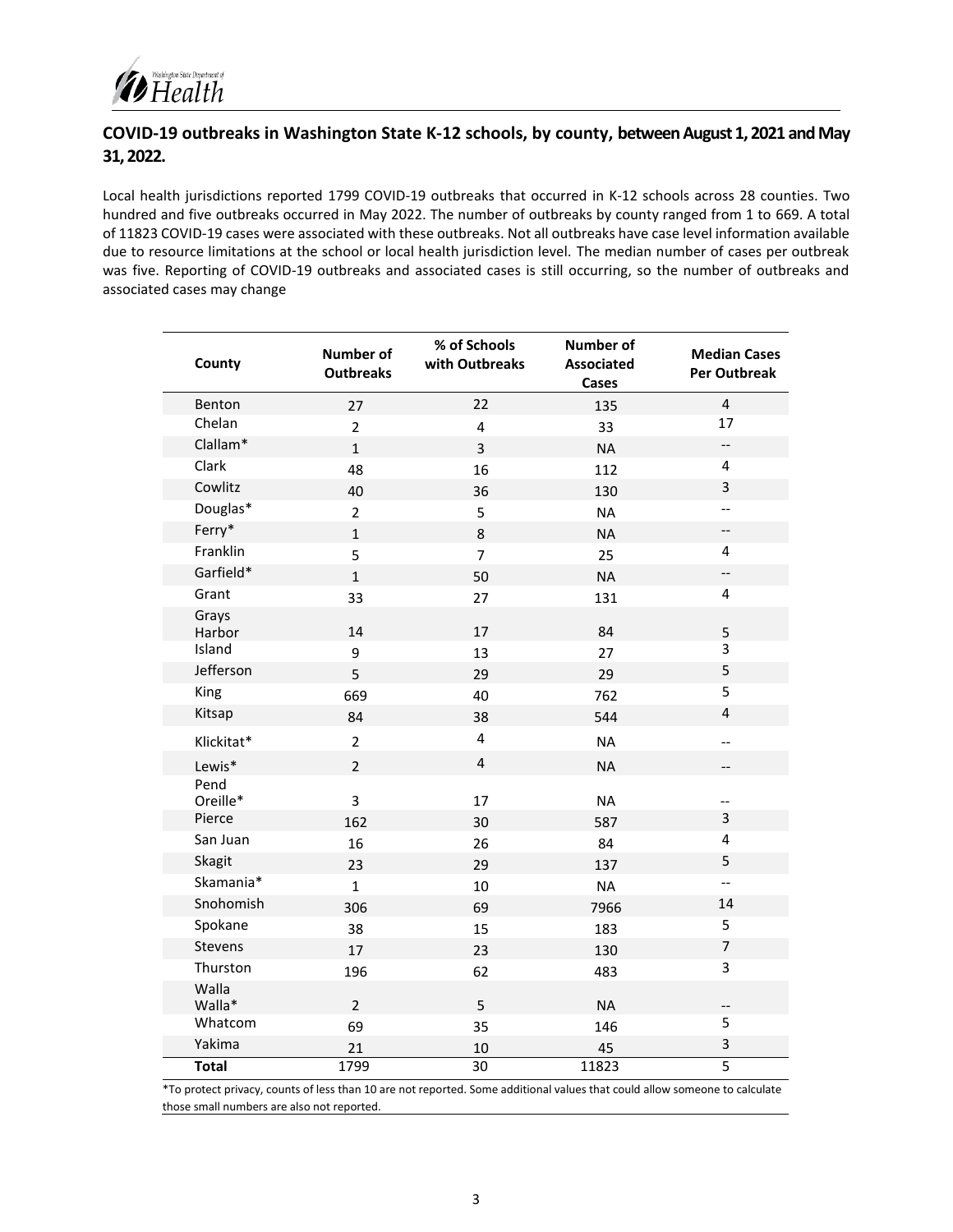

## **Characteristics of COVID-19 Outbreaks in Washington State K-12 schools, between August 1, 2021 and May 31, 2022.**

Among the 1799 COVID-19 outbreaks that occurred in K-12 schools, 182 (10%) were in private schools, and 1598 (90%) were in public schools. Sixty percent of outbreaks involved elementary schools, and 47% were suspected to have transmission in classroom settings. The 523 outbreaks with an undetermined suspected transmission location could have been in classroom, sports, lunchroom, or other locations, though the data are incomplete.

|                                                                                                                                         | N    | %     |
|-----------------------------------------------------------------------------------------------------------------------------------------|------|-------|
| <b>Public/Private</b>                                                                                                                   |      |       |
| Public                                                                                                                                  | 1598 | 90    |
| Private                                                                                                                                 | 182  | 10    |
| Grade Level Served*                                                                                                                     |      |       |
| Elementary                                                                                                                              | 1082 | 60    |
| Middle                                                                                                                                  | 397  | 22    |
| High                                                                                                                                    | 484  | 27    |
| <b>Suspected Transmission Location</b>                                                                                                  |      |       |
| Classroom                                                                                                                               | 851  | 47    |
| Office                                                                                                                                  | 5    | $<$ 1 |
| Cafeteria/meal space                                                                                                                    | 3    | $<$ 1 |
| Sports                                                                                                                                  | 318  | 18    |
| Performing arts                                                                                                                         | 36   | 2     |
| Transportation/bus                                                                                                                      | 60   | 3     |
| Undetermined                                                                                                                            | 523  | 29    |
| *Grade level served is not a mutually exclusive category. Percent<br>reflects the percentage of total schools serving each grade level. |      |       |

## **Proportion of K-12 schools with COVID-19 Outbreaks in Washington State, between August 1, 2021 and May 31, 2022.**

There were 1799 COVID-19 outbreaks in K-12 schools between August 1, 2021 and May 31, 2022. The Washington State Office of the Superintendent (OSPI) education directory lists 2,552 public K-12 schools on their [website.](https://eds.ospi.k12.wa.us/DirectoryEDS.aspx) Among these 2,552 public K-12 schools, 778 (30%) have experienced a COVID-19 outbreak since the beginning of the school year. The Washington State Board of Education [licenses](https://www.sbe.wa.gov/our-work/private-schools) 505 private K-12 schools, and among them, 123 (24%) have experienced a COVID-19 outbreak since the beginning of the school year.

|         | <b>Total K-12 schools</b><br>with outbreaks (N) | <b>Total Schools (N)</b> | %  |
|---------|-------------------------------------------------|--------------------------|----|
| Public  | 778                                             | 2552                     | 30 |
| Private | 123                                             | 505                      | 24 |
| Total   | 901                                             | 3057                     | 30 |